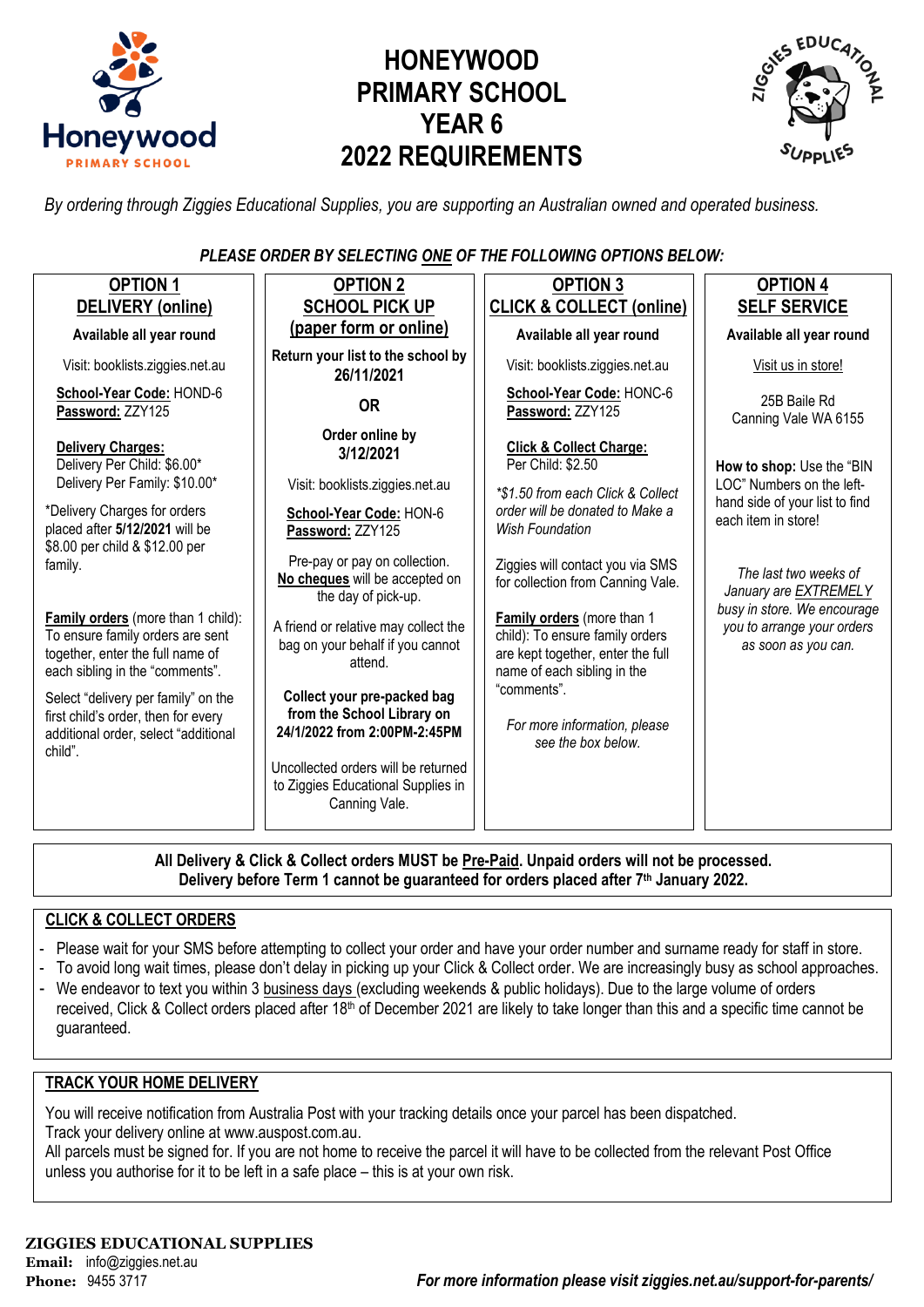

## **MISSING ITEMS**

Please ensure that you open your parcel and check your order as soon as you receive it. If you have any items missing from your pack that are not listed as being on back order, PLEASE NOTIFY US WITHIN 14 DAYS OF RECEIVING your order by emailing info@ziggies.net.au.

*Any claims made after this date will not be accepted.*

## **REFUNDS**

- Refunds will be granted for textbooks/workbooks on your Requirements List that are in **PERFECT** condition up to the **14th February 2022** or **14 days from date of purchase** (whichever is the latter).
	- PERFECT condition = still wrapped in packaging, no name written on, no bent corners, no book covering.
- **NO REFUNDS WILL BE GIVEN FOR DIGITAL PRODUCTS.**
- Ziggies will gladly refund or exchange any items deemed faulty from the manufacturer.
- **NO REFUNDS WILL BE ISSUED FOR ITEMS MARKED WITH A #, THESE ITEMS ARE FIRM SALE.**

**Please note: A refund or exchange cannot be given if the receipt is not presented.**

| <b>Store Trading Hours:</b>                                                                                                                                                                       |                                                                                                                                                  | <b>Store locations:</b>                                                                                                                                |  |  |
|---------------------------------------------------------------------------------------------------------------------------------------------------------------------------------------------------|--------------------------------------------------------------------------------------------------------------------------------------------------|--------------------------------------------------------------------------------------------------------------------------------------------------------|--|--|
| Mon - Fri                                                                                                                                                                                         | $9:00am - 5:00pm$                                                                                                                                | 25B Baile Rd<br>❖<br>Canning Vale WA 6155                                                                                                              |  |  |
| Saturday                                                                                                                                                                                          | $9:00$ am $-1:00$ pm                                                                                                                             |                                                                                                                                                        |  |  |
| <b>Extended hours:</b><br>Sat 8 <sup>th</sup> Jan<br>Sat 15 <sup>th</sup> Jan                                                                                                                     | $9:00$ am $-3:00$ pm<br>$9:00am - 3:00pm$                                                                                                        | <b>Parking:</b> Please be aware that there is limited parking in the<br>last two weeks of January. Please be respectful of<br>neighbouring businesses. |  |  |
| Sat 22 <sup>nd</sup> Jan<br>Thurs 27 <sup>th</sup> Jan<br>Fri 28 <sup>th</sup> Jan<br>Sat 29 <sup>th</sup> Jan<br>Sun 30 <sup>th</sup> Jan<br>Mon 31 <sup>st</sup> Jan<br>Sat 5 <sup>th</sup> Feb | $9:00am - 5:00pm$<br>$8:00am - 6:00pm$<br>$8:00am - 6:00pm$<br>$9:00am - 5:00pm$<br>$11:00am - 4:00pm$<br>$8:00am - 6:00pm$<br>$9:00am - 3:00pm$ | To avoid parking issues, we strongly encourage you to visit<br>our store earlier or select the delivery option.                                        |  |  |
| * Christmas Eve (24th Dec) 9:00am-3:00pm<br>* Closed all public holidays (i.e. Christmas Day,<br>Boxing Day, New Year's Day, Australia Day etc.)                                                  |                                                                                                                                                  |                                                                                                                                                        |  |  |

#### **Covid-19**

Due to the current situation with Covid-19, we will be monitoring and restricting (if necessary) the number of customers in store for the safety of our customers and staff. If you are visiting our stores in the last 2 weeks of January, please be aware that you may need to wait in line to enter our stores for self-service, so please limit the number of family members you bring with you. We highly recommend that you visit before this time. All customers will be required to sign in using the Safe WA App or the manual register.

#### **Plastic Bags**

We encourage you to bring re-usable bags into store if doing self-service. Re-usable plastic and fabric bags will be available to purchase if required.

#### **Parents to Supply**

2 x Boxes of Tissues 2 x Rolls Paper Towel

1 x Library Bag